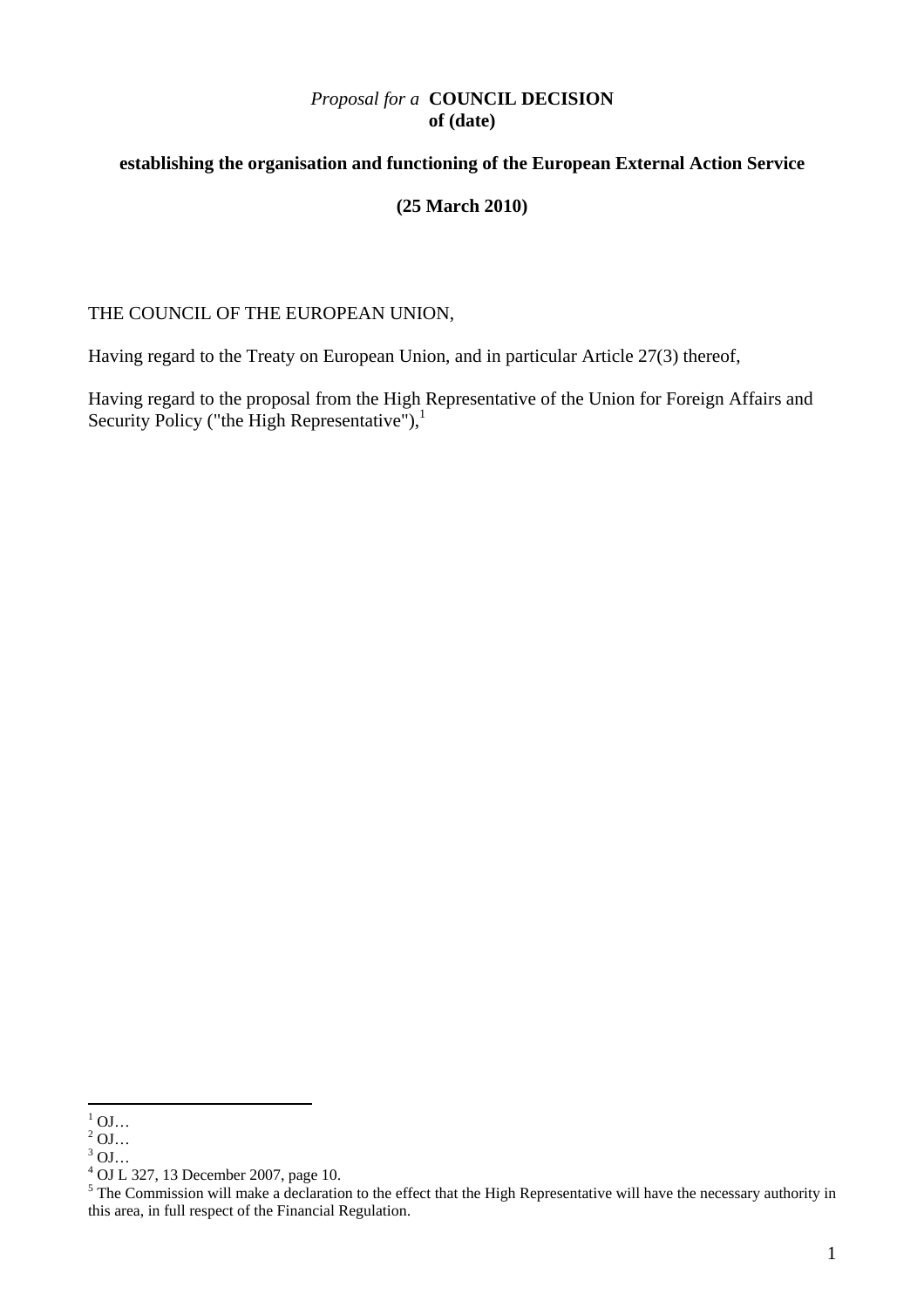Having regard to the Opinion of the European Parliament,<sup>2</sup>

Having regard to the consent of the Commission,<sup>3</sup>

Whereas:

(1) The purpose of this Decision is to establish the organisation and functioning of the European External Action Service ("EEAS"), a functionally autonomous body of the Union under the authority of the High Representative, set up by Article 27(3) of the Treaty on European Union ("TEU"), as amended by the Treaty of Lisbon.

(2) In accordance with Article 21(3), second subparagraph, of the TEU, the Union will ensure consistency between the different areas of its external action and between these and its other policies. The Council and the Commission, assisted by the High Representative, will ensure that consistency and will cooperate to that effect.

(3) The EEAS will support the High Representative in fulfilling her mandate to conduct the Common Foreign and Security Policy ("CFSP") of the European Union and to ensure the consistency of the EU's external action. The EEAS will support the High Representative in her capacity as President of the Foreign Affairs Council, without prejudice to the normal tasks of the General Secretariat of the Council. The EEAS will also support the High Representative in her capacity as Vice-President of the Commission, for her responsibilities within the Commission for responsibilities incumbent on it in external relations and for coordinating other aspects of the Union's external action, without prejudice to the normal tasks of the Commission services.

(4) It results from the Treaty of Lisbon that, in order to implement its provisions, the EEAS must be operational as soon as possible after the entry into force of that Treaty.

(5) The European Parliament will fully play its role in the external action of the Union, including its functions of political control as provided for in Article 14(1) of the TEU, as well as in legislative and budgetary matters as laid down in the Treaties. Furthermore, in accordance with Article 36 of the TEU, the High Representative will regularly consult the European Parliament on the main aspects and the basic choices of the CFSP and will ensure that the views of the European Parliament are duly taken into consideration. The EEAS will assist the High Representative in this regard.

(6) The High Representative, or her representative, should exercise vis-à-vis the European Defence Agency, the European Union Satellite Centre, the European Union Institute for Security Studies and the European Security and Defence College the responsibilities provided for in their respective founding acts. The EEAS should provide these entities with the support currently provided by the General Secretariat of the Council.

(7) Provisions should be adopted relating to the staff of the EEAS and their recruitment. For matters relating to its staff the EEAS should be treated as an institution within the meaning of the Staff Regulations. In accordance with Article 27(3) of the TEU, the EEAS will comprise officials from the General Secretariat of the Council and the Commission as well as personnel seconded from the diplomatic services of the Member States. The High Representative will be the Appointing Authority, in relation both to officials subject to the Staff Regulations of Officials of the European Communities ("Staff Regulations") and agents subject to the Conditions of Employment of Other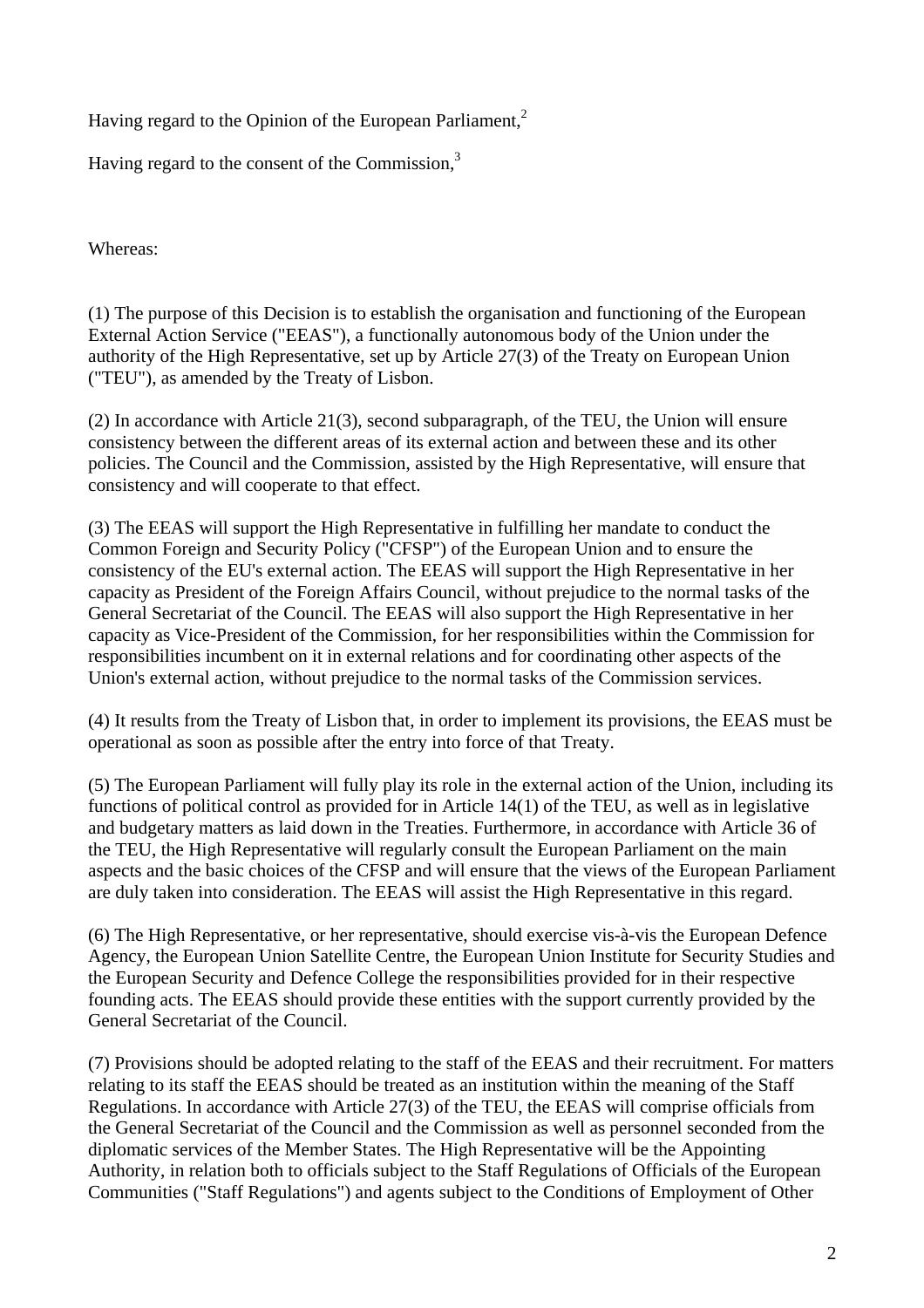Servants. The High Representative will also have authority over the Seconded National Experts ("SNEs") in post in the EEAS. The number of officials and servants of the EEAS will be decided each year as part of the budgetary procedure and will be reflected in the establishment plan.

(8) In order to ensure the budgetary autonomy necessary for the smooth operation of the EEAS, the Financial Regulation should be amended in order to treat the EEAS as an "institution" within the meaning of the Financial Regulation, with a specific section in the Union budget. The EEAS will be subject to the procedures regarding the discharge as provided for in Article 319 of the Treaty on the Functioning of the European Union and in Articles 145 to 147 of the Financial Regulation.

(9) Rules should be laid down covering the activities of the EEAS and its staff as regards security, protection of classified information and transparency.

(10) It is recalled that the Protocol on the Privileges and Immunities of the Union applies to the EEAS, its officials and other agents, who shall be subject either to the Staff Regulations or the Conditions of Employment of Other Servants of the Union.

(11) The European Union and the European Atomic Energy Community continue to be served by a single institutional framework. It is therefore essential to ensure consistency between the external relations of both, and to allow the Union Delegations to undertake the representation of the European Atomic Energy Community in third countries and at international organisations.

(12) This Decision should be reviewed in the light of experience in the beginning of 2014.

# HAS ADOPTED THIS DECISION:

# Article 1

### **Nature and Scope**

- 1. This Decision establishes the organisation and functioning of the European External Action Service ("EEAS").
- 2. The EEAS, which has its headquarters in Brussels, shall be a functionally autonomous body of the European Union, separate from the Commission and the General Secretariat of the Council, with the legal capacity necessary to perform its tasks and attain its objectives.
- 3. The EEAS shall be placed under the authority of the High Representative of the Union for Foreign Affairs and Security Policy ("High Representative ").
- 4. The EEAS shall be made up of a central administration and of the Union delegations to third countries and to international organisations.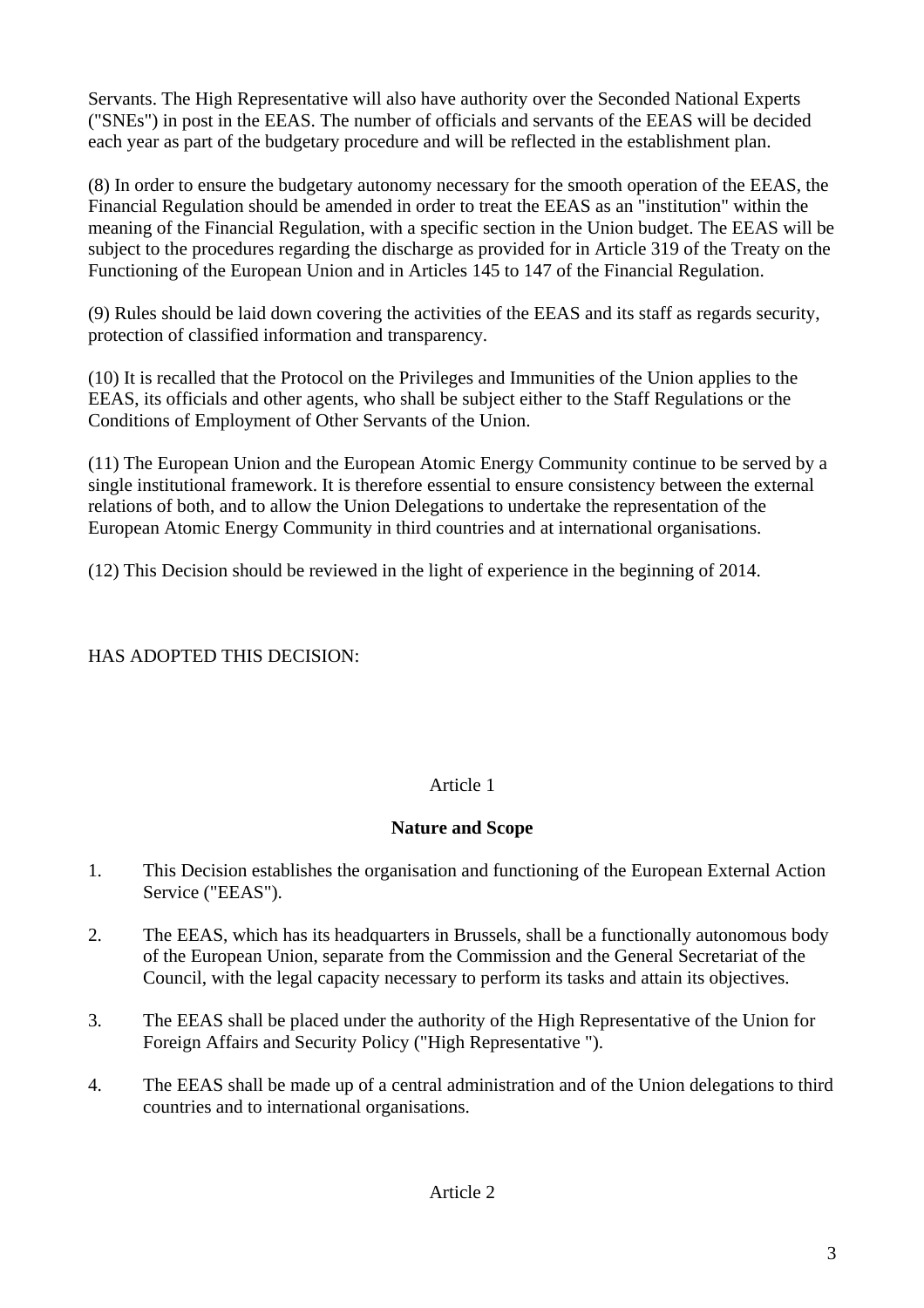#### **Tasks**

- 1. The EEAS shall support the High Representative:
	- in fulfilling her mandate to conduct the Common Foreign and Security Policy ("CFSP") of the European Union and to ensure the consistency of the EU's external action;
	- in her capacity of President of the Foreign Affairs Council, without prejudice to the normal tasks of the General Secretariat of the Council;
	- in her capacity as Vice-President of the Commission for fulfilling within the Commission the responsibilities incumbent on it in external relations and for coordinating other aspects of the Union's external action, without prejudice to the normal tasks of the services of the Commission.
- 2. The EEAS shall assist the President of the Commission, the Commission and the President of the European Council.

# Article 3

# **Cooperation**

- 1. The EEAS shall work in cooperation with the General Secretariat of the Council and the services of the Commission, as well as with the diplomatic services of the Member States, in order to ensure consistency between the different areas of the Union external action and between these and its other policies.
- 2. The EEAS and the services of the Commission shall consult each other on all matters relating to the external action of the Union The EEAS shall take part in the preparatory work and procedures relating to acts to be prepared by the Commission in this area. This paragraph shall be implemented in accordance with Chapter 1 of Title V of the TEU, and with Article 205 of the Treaty on the Functioning of the European Union ("TFEU").
- 3. The EEAS may enter into service-level arrangements with relevant services of the Commission, the General Secretariat of the Council, or other offices or interinstitutional bodies of the European Union.
- 4. The EEAS shall extend appropriate support and cooperation to the other institutions and bodies of the Union.

### Article 4

### **Central administration**

1. The EEAS shall be managed by a Secretary-General who will operate under the authority of the High Representative. The Secretary-General shall take all measures necessary to ensure the smooth functioning of the EEAS, including its administrative and budgetary management.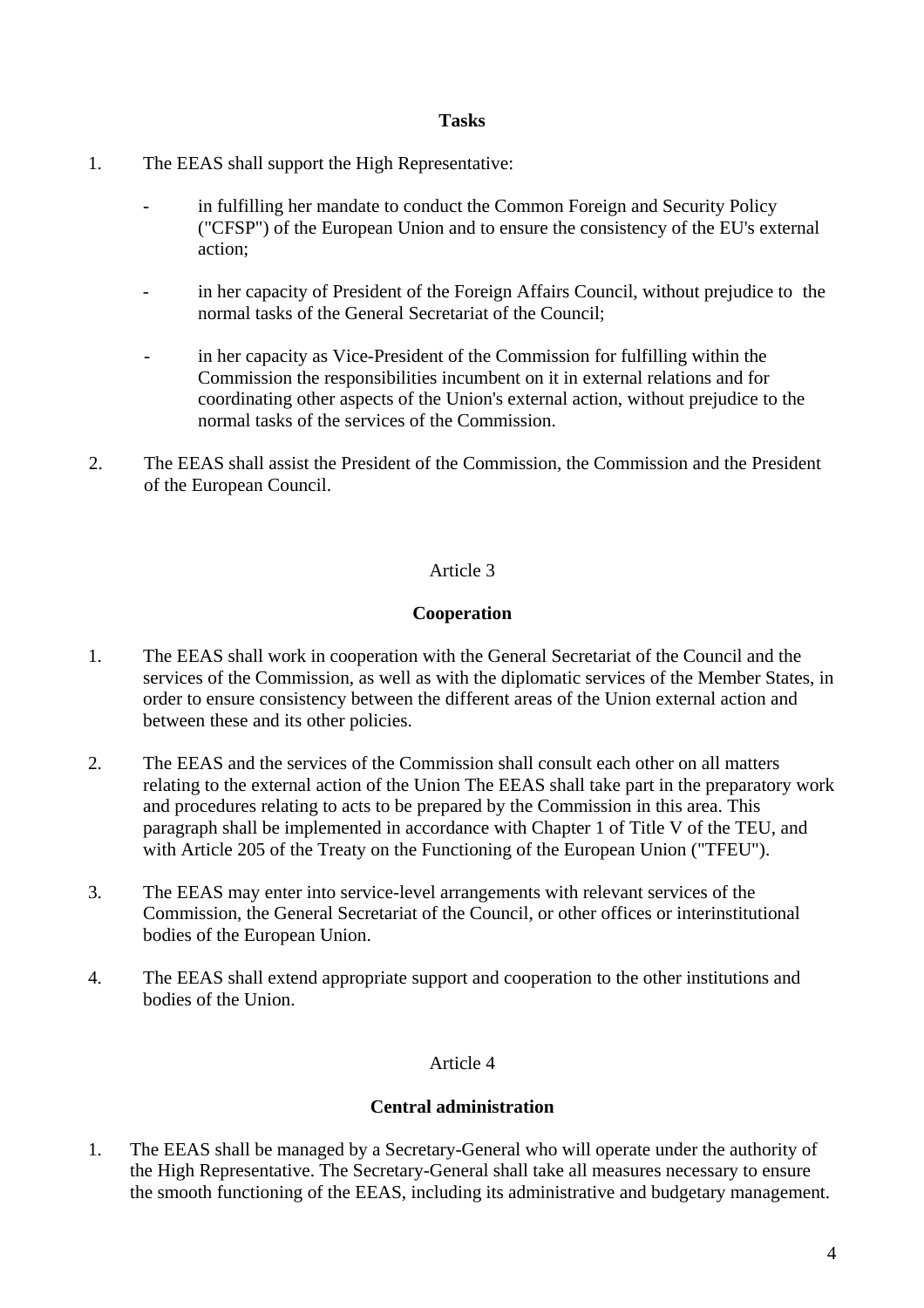He shall ensure effective coordination between all departments in the central administration as well as with the Union delegations, and shall represent the EEAS.

- 2. The Secretary-General shall be assisted by two Deputy Secretaries-General.
- 3. The central administration of the EEAS shall be organised in directorates general. These shall include:
	- a number of directorates general comprising geographic desks covering all countries and regions of the world, as well as multilateral and thematic desks. These departments shall coordinate as necessary with relevant services of the Commission and with the General Secretariat of the Council;
	- a directorate general for administrative, staffing, budgetary, security and communication and information system matters under the direct authority of the Secretary-General;
	- the crisis management and planning directorate, the civilian planning and conduct capability, the European Union Military Staff and the European Union Situation Centre, placed under the direct authority and responsibility of the High Representative in her capacity as High Representative for Foreign Affairs and Security Policy; the specificities of these structures, as well as the particularities of their functions, recruitment and the status of the staff shall be respected.

The central administration shall also include:

- a legal department under the direct administrative authority of the Secretary-General which shall work closely with the Legal Services of the Council and the Commission;
- departments for inter-institutional relations, information and public diplomacy, internal audit and inspections, and personal data protection.
- 4. The High Representative shall designate from among EEAS staff members the chairpersons of Council preparatory bodies that are chaired by a representative of the High Representative, including the chair of the Political and Security Committee.
- 5. The High Representative and the EEAS shall be supported where necessary by the General Secretariat of the Council and the relevant departments of the Commission. Service level arrangements may be drawn up to that effect by the EEAS, the General Secretariat of the Council and the relevant Commission departments.

### Article 5

### **Union delegations**

- 1. The decision to open a delegation shall be adopted by the High Representative, after consulting the Council and the Commission. The decision to close a delegation shall be adopted by the High Representative, in agreement with the Council and the Commission.
- 2. Each Union delegation shall be led by a Head of Delegation.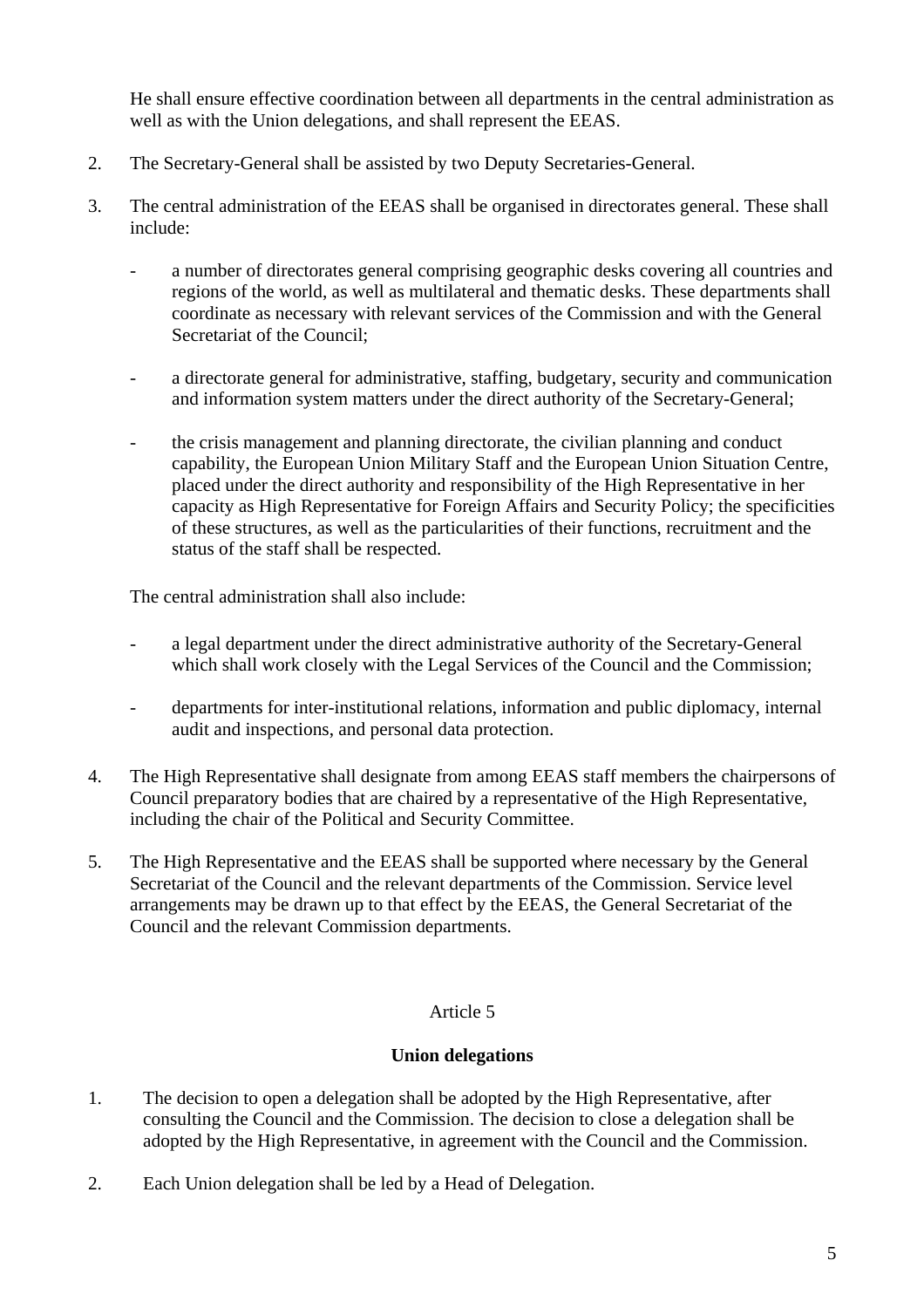The Head of Delegation shall have authority over all staff in the delegation, whatever their status, and for all its activities. He shall be accountable to the High Representative for the overall management of the work of the delegation and for ensuring the coordination of all actions of the Union.

 Staff in delegations shall comprise EEAS staff and, where this is appropriate for the implementation of the Union budget and Union policies other than those under the remit of the EEAS, Commission staff.

3. The Head of Delegation shall receive instructions from the High Representative and the EEAS, and shall be responsible for their execution.

 In areas where the Commission exercises the powers conferred to it by the Treaties, the Commission may also issue instructions to delegations, which shall be executed under the overall responsibility of the Head of Delegation.

- 4. The Head of Delegation shall implement operational credits in relation to EU projects in the corresponding third country, where sub-delegated by the Commission, in accordance with the Financial Regulation.
- 5. The operation of each delegation shall be periodically evaluated by the Secretary General of the EEAS; evaluation shall include financial and administrative audits. The Secretary General of the EEAS may request to be assisted for this purpose by the relevant Commission departments.
- 6. The High Representative shall enter into the necessary arrangements with the host country, the international organisation or the third country concerned. In particular, the High Representative shall take the necessary measures to ensure that the host States grant the Union delegations, their staff and their property, privileges and immunities equivalent to those referred to in the Vienna Convention of 18 April 1961 on Diplomatic Relations.
- 7. Union delegations shall have the capacity to service the needs of other EU institutions, in particular the European Council and the European Parliament, in their official contacts with the international organisations or third countries to which they are accredited.
- 8. The Head of Delegation shall have the power to represent the EU in the country where the delegation is located, in particular for the conclusion of contracts and being a party to legal proceedings.
- 9. The Union delegations shall work in close cooperation with the diplomatic services of the Member States. They shall, on a reciprocal basis, provide all relevant information.
- 10. The Union delegations shall have the capacity to, upon request by Member States, support the Member States in their diplomatic relations and in their role of providing consular protection to Union citizens in third countries.

#### Article 6

### **Staff**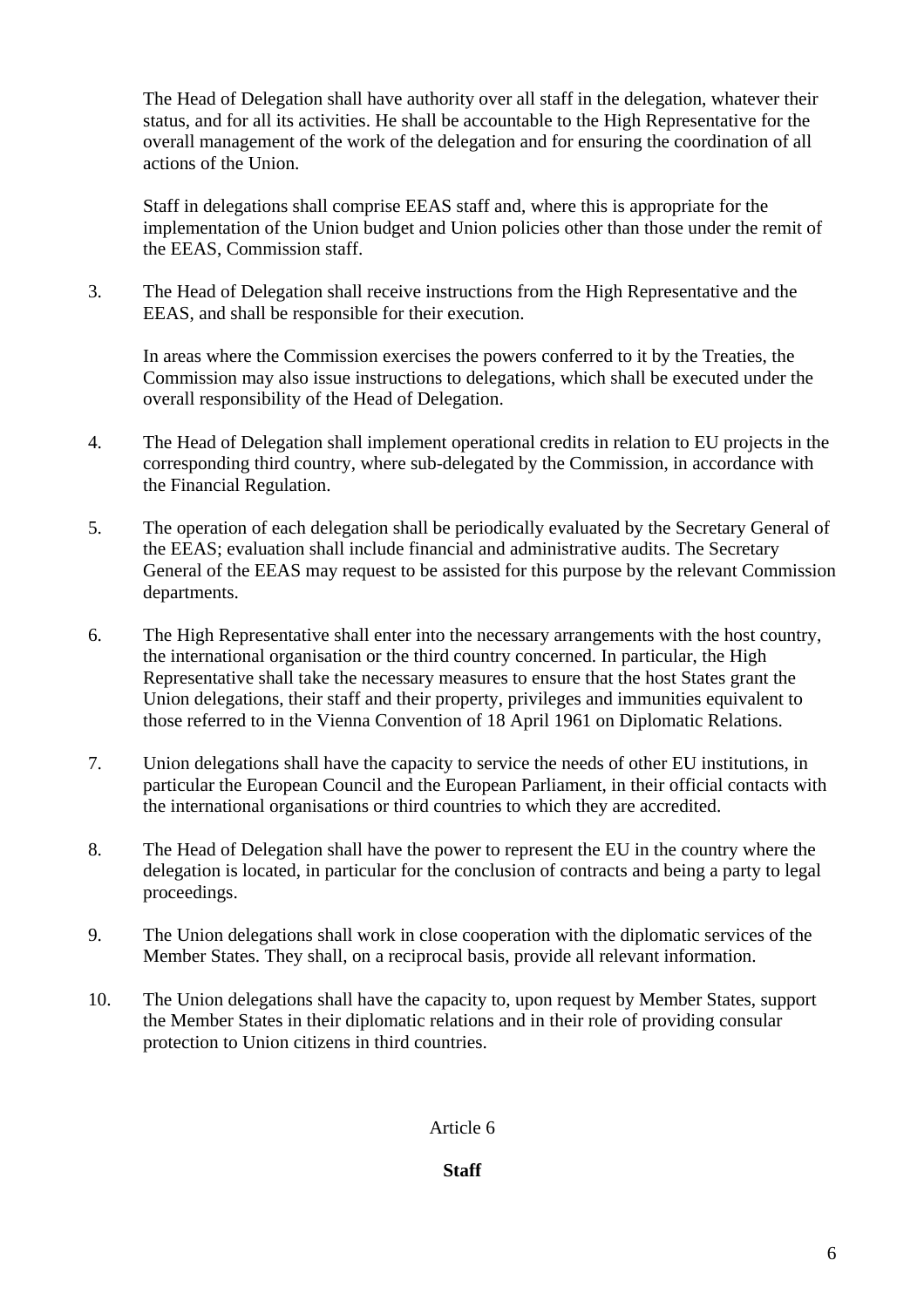1. The EEAS shall comprise:

 (a) officials and other servants of the European Union, including personnel from the diplomatic services of the Member States appointed as temporary agents;

(b) if necessary, and on a temporary basis, specialised seconded national experts (SNEs).

- 2. The staff members of the EEAS shall carry out their duties and conduct themselves solely with the interests of the Union in mind. Without prejudice to Articles 2(1), third subparagraph,  $2(2)$  and  $5(3)$ , they shall neither seek nor take instructions from any Government, authority, organisation or person outside the EEAS or any body or person other than the High Representative.
- 3. The Staff Regulations, the Conditions of Employment of Other Servants and the rules adopted jointly by the European Union institutions for the purpose of applying the Staff Regulations and the Conditions of Employment of Other Servants shall apply to the staff of the EEAS referred to in paragraph 1, subparagraph (a).
- 4. The High Representative shall adopt the rules, equivalent to those laid down in Council Decision  $2003/479$ /EC of 5 December  $2007<sup>4</sup>$ , under which SNEs are put at the disposal of the EEAS in order to provide specialised expertise.
- 5. The powers conferred on the appointing authority by the Staff Regulations and on the authority authorised to conclude contracts by the Conditions of Employment of Other Servants shall be vested in the High Representative, who may delegate those powers inside the EEAS.
- 6. All appointments in the EEAS shall be based on merit and on the broadest possible geographical basis. The staff of the EEAS shall comprise a meaningful presence of nationals from all the Member States.
- 7. All members of the staff of the EEAS covered by the Staff Regulations and the Conditions of Employment of Other Servants shall have the same rights and obligations, regardless whether they are officials of the European Union or temporary agents coming from the diplomatic services of the Member States, and be treated equally, in particular as concerns eligibility to assume all positions under equivalent conditions. No distinction shall be made between temporary agents coming from national diplomatic services and officials of the European Union as regards the assignment of duties to perform in all areas of activities and policies implemented by the EEAS.
- 8. The relevant departments and functions in the General Secretariat of the Council and in the Commission listed in the Annex shall be transferred to the EEAS. Officials and temporary agents occupying a post in departments or functions listed in the Annex shall be transferred to the EEAS. This shall also apply to contract and local staff assigned to such departments and functions. SNEs working in those departments or functions shall also be transferred to the EEAS.

 These transfers shall take effect on the day of the adoption of the amending Budget of the European Union providing for the corresponding posts and appropriations in the EEAS.

 Upon their transfer to the EEAS, the High Representative shall assign each official to a post in his function group which corresponds to his grade.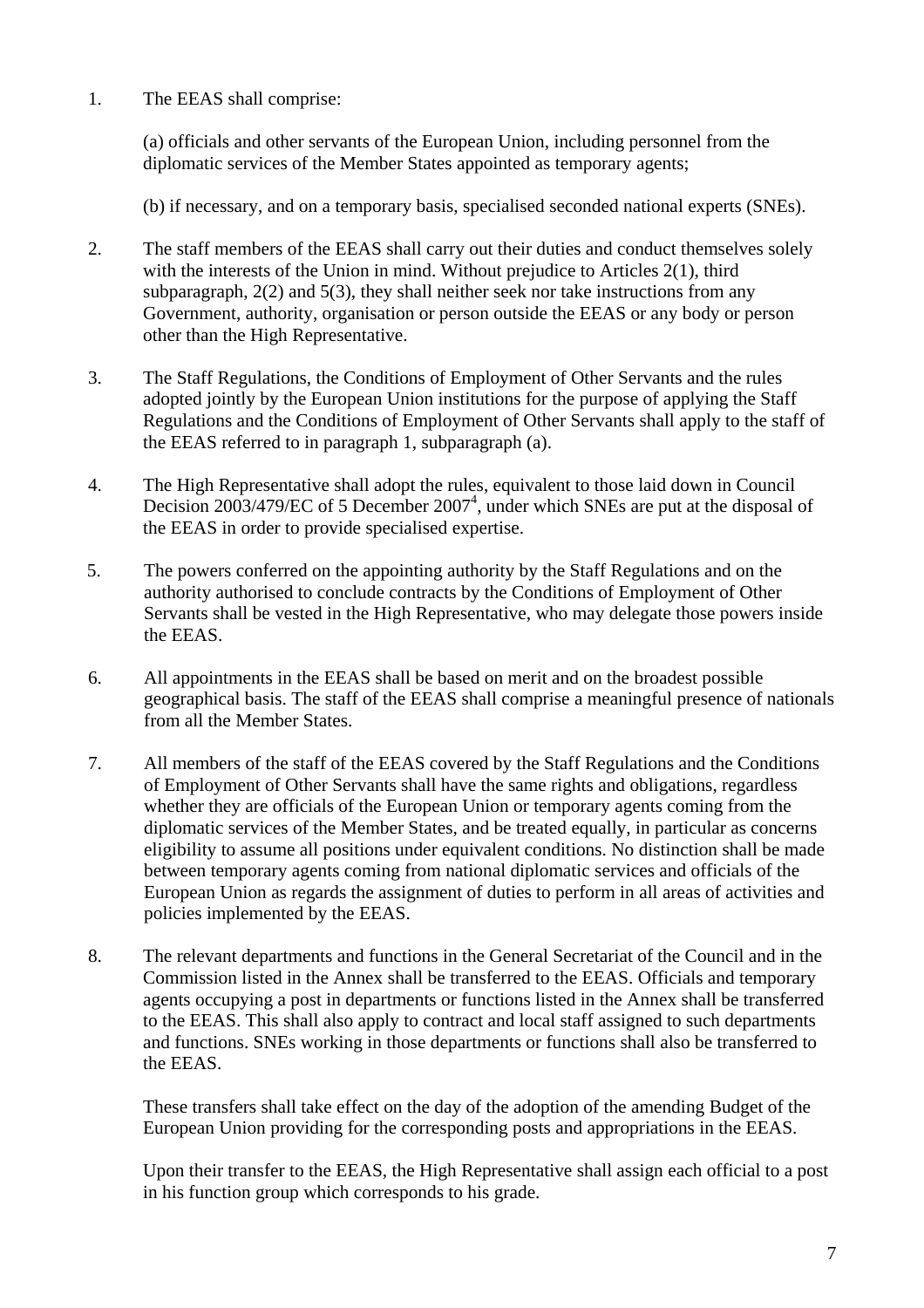- 9. The High Representative shall establish the selection procedures for EEAS staff, which shall be based on merit and on the broadest possible geographical basis, in conformity with the Staff Regulations and the Conditions of Employment of Other Servants, with due regard for gender balance.
- 10. The procedures for recruiting staff for posts transferred to the EEAS which are on-going at the date of entry into force of this Decision shall remain valid: they shall be carried on and completed under the authority of the High Representative in accordance with the relevant vacancy notices and the applicable rules of the Staff Regulations and the Conditions of Employment of Other Servants. In the course of setting up the EEAS, representatives of the Member States, the General

Secretariat of the Council and the Commission shall be involved in the recruitment procedure for vacant posts in the EEAS.

 The staff of the EEAS central administration shall be made up of officials and other servants from, respectively, relevant departments of the General Secretariat of the Council and of the Commission as well as staff seconded from national diplomatic services of the Member States.

 When the EEAS has reached its full capacity, staff from Member States should represent at least one third of all EEAS staff at AD level. Each year, the High Representative shall present a report to the Council on the occupation of posts in the EEAS.

- 11. The High Representative shall lay down the rules on mobility so as to ensure that the members of the staff of the EEAS are subject to a sufficient degree of mobility. Specific modalities shall apply to the personnel referred to in Article 4 (3), third hyphen. In principle, all EEAS staff shall periodically serve in Union delegations. The High Representative shall establish rules to that effect.
- 12. In accordance with the applicable provisions of its national law, each Member State shall provide its officials who have become temporary agents in the EEAS with a guarantee of immediate reinstatement at the end of their period of secondment to the EEAS. Beyond two consecutive secondments, each Member State may decide to prolong such guarantee in accordance with the applicable provisions of its national law. EU officials serving in the EEAS shall have the right to apply for posts in their institution of origin on the same terms as internal applicants.
- 13. Steps shall be taken in order to provide EEAS staff with adequate common training, building in particular on existing national practices and structures. The High Representative shall take appropriate measures to that effect within the year following the entry into force of this Decision.

### Article 7

### **Budget**

1. The High Representative shall act as authorising officer for the EEAS section of the General Budget of the European Union and adopt the internal rules for the management of the corresponding budget lines. These internal rules shall lay down which of the powers of the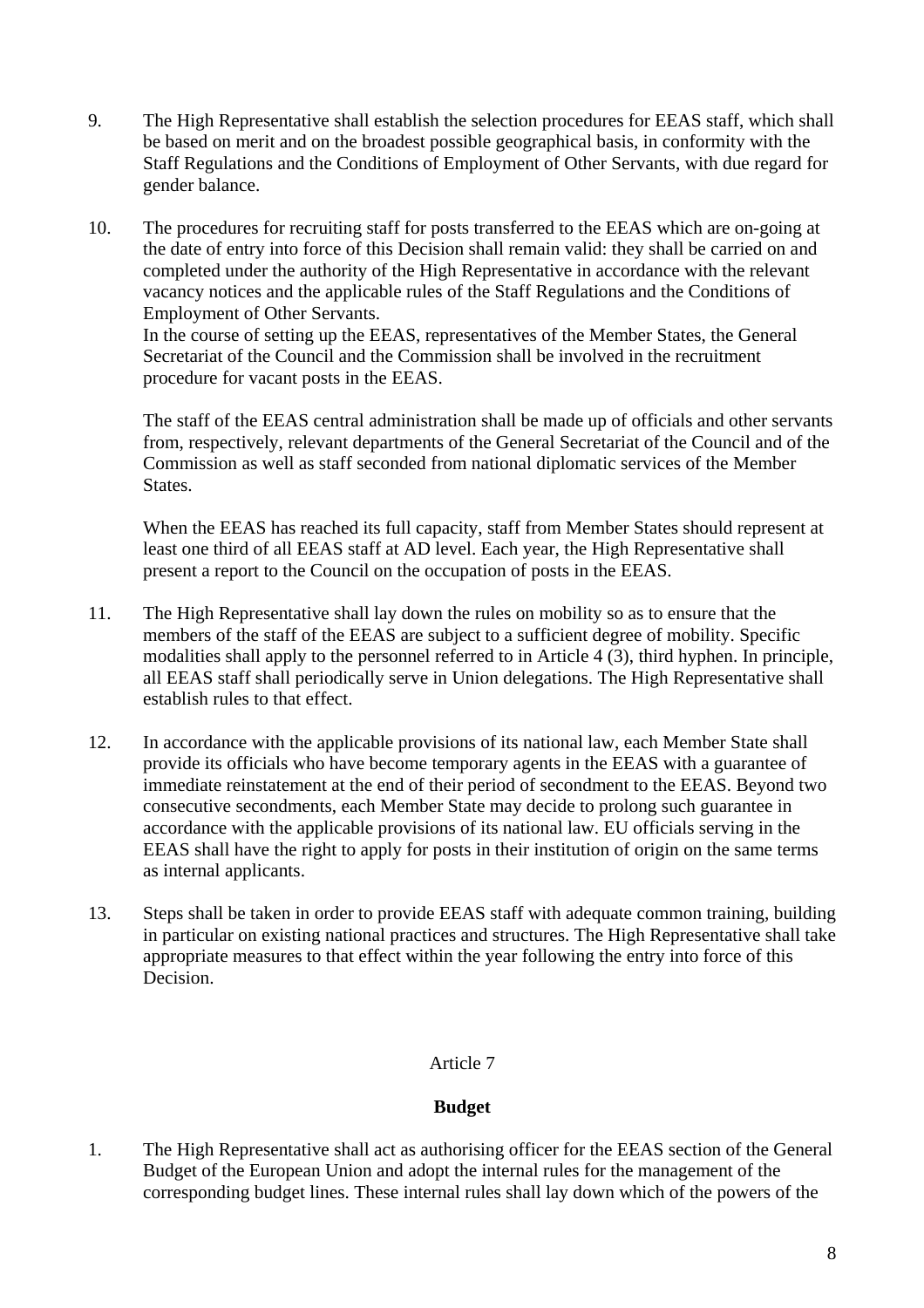authorising officer are delegated to the Secretary-General and the conditions under which the Secretary-General can sub delegate these powers.

- 2. The EEAS shall exercise its powers in accordance with the Financial Regulation applicable to the general budget of the Union within the limits of the appropriations allocated to it.
- 3. As regards operational expenditure arising from the implementation of the CFSP budget, the Instrument for Stability, the Instrument for Cooperation with Industrialised Countries, the Communication and Public Diplomacy as well as the Election Observation Missions, the Commission shall be responsible for their financial management under the authority of the High Representative in her capacity as Vice-President of the Commission.<sup>5</sup>
- 4. The EEAS shall be subject to the procedures regarding the discharge provided for in Article 319 of the Treaty on the Functioning of the European Union and in Article 145 to 147 of the Financial Regulation.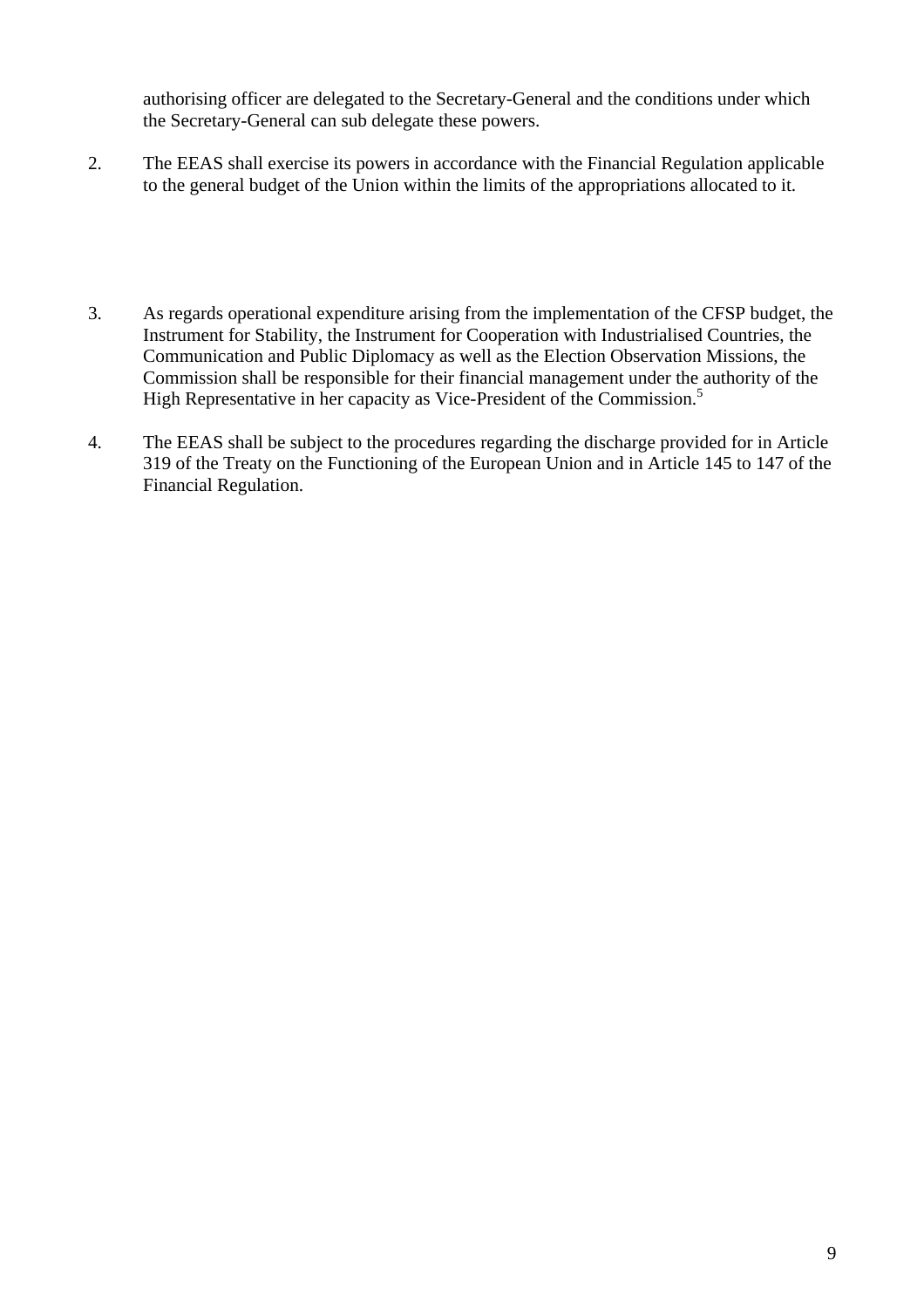### Article 8

#### **Programming**

- 1. In the framework of the management of EU external cooperation programmes, which remain under the responsibility of the Commission, the High Representative and the EEAS shall contribute to the programming and management cycle for the following geographic and thematic instruments, on the basis of the policy objectives set out in the said instruments:
	- the Development Cooperation Instrument,
	- the European Development Fund,
	- the European Instrument for Democracy and Human Rights,
	- the European Neighbourhood and Partnership Instrument,
	- the Instrument for Cooperation with Industrialised Countries,
	- the Instrument for Nuclear Safety Cooperation.
- 2. In accordance with Article 3, throughout the whole cycle of programming, planning and implementation of these instruments, the High Representative and the EEAS shall work with the relevant members and services of the Commission. All proposals for decision will be prepared through Commission procedures and submitted to the Commission for decision.
- 3. The EEAS shall in particular have responsibility for preparing the following Commission decisions on the strategic, multi-annual steps within the programming cycle:
	- (i) country allocations to determine the global financial envelope for each region (subject to the indicative breakdown of the financial perspectives). Within each region, a proportion of funding will be reserved for regional programmes;
	- (ii) country and regional strategic papers (CSPs/RSPs);
	- (iii) national and regional indicative programmes (NIPs/RIPs).
- 4. With regard to the European Development Fund and the Development Cooperation Instrument, any proposals, including those for changes in the basic regulations and the programming documents in paragraph 3 above, shall be prepared by the relevant services in the EEAS and in the Commission under the direct supervision and guidance of the Commissioner responsible for Development Policy and then jointly submitted with the High Representative for decision by the Commission.
- 5. With regard to European Neighbourhood and Partnership Instrument, any proposals, including those for changes in the basic regulations and the programming documents in paragraph 3 above, shall be prepared by the relevant services in the EEAS and in the Commission under the direct supervision and guidance of the Commissioner responsible for Neighbourhood Policy and then jointly submitted with the High Representative for decision by the Commission.
- 6. Thematic programmes shall be prepared by the appropriate Commission Service under the guidance of the Commissioner responsible for Development and presented to the College in agreement with the High Representative and other relevant Commissioners.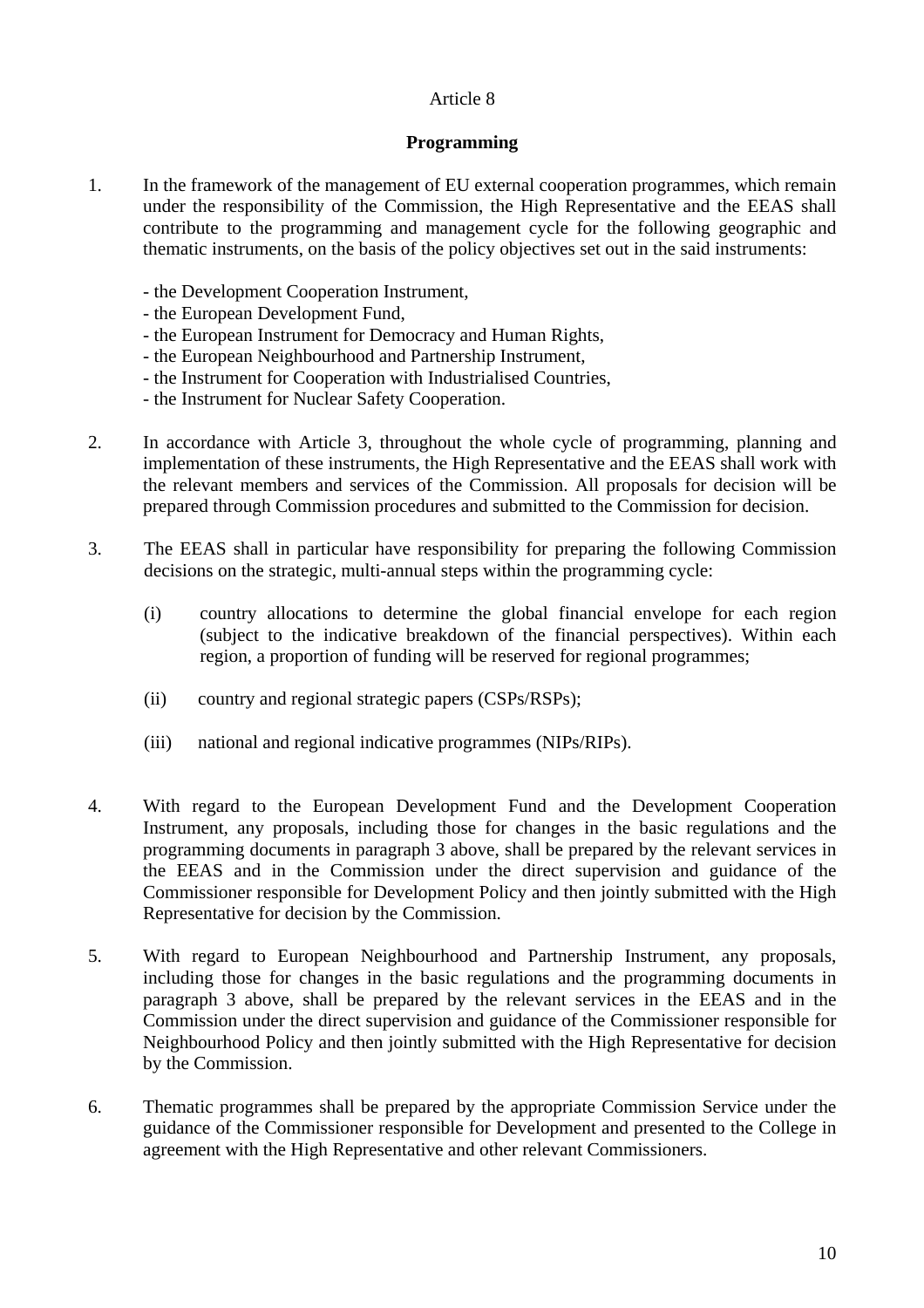### Article 9

#### **Security**

- 1. The High Representative shall decide on the security rules for the EEAS and take all appropriate measures in order to ensure that the EEAS manages effectively the risks to its staff, physical assets and information, and that it fulfils its duty of care responsibilities. Such rules shall apply to all EEAS staff, and all staff in Union Delegations, regardless of their administrative status or origin.
- 2. The EEAS shall have a department responsible for security matters, which shall be assisted by the competent services of the Member States.
- 3. The High Representative shall take any measure necessary in order to implement security rules in the EEAS, in particular as regards protection of classified information and the measures to be taken in the event of failure by EEAS staff to comply with the security rules. For that purpose, the EEAS shall seek advice from the Security Office of the General Secretariat of the Council, from the relevant services of the Commission and from the relevant services of the Member States.

#### Article 10

#### **Access to documents, archives and data protection**

- 1. The EEAS shall apply the rules laid down in Regulation (EC) 1049/2001 of the European Parliament and of the Council of 30 May 2001 regarding public access to European Parliament, Council and Commission documents. The High Representative shall decide on the implementing rules for the EEAS.
- 2. The Secretary General of the EEAS shall organise the archives of the Service. The relevant archives of the departments transferred from the General Secretariat of the Council and the Commission shall be transferred to the EEAS.
- 3. The EEAS shall protect the individuals with regard to the processing of personal data in accordance with the rules laid down in Regulation (EC) No 45/2001 of the European Parliament and of the Council of 18 December 2000 on the protection of individuals with regard to the processing of personal data by the Community institutions and bodies and on the free movement of such data. The High Representative shall decide on the implementing rules for the EEAS.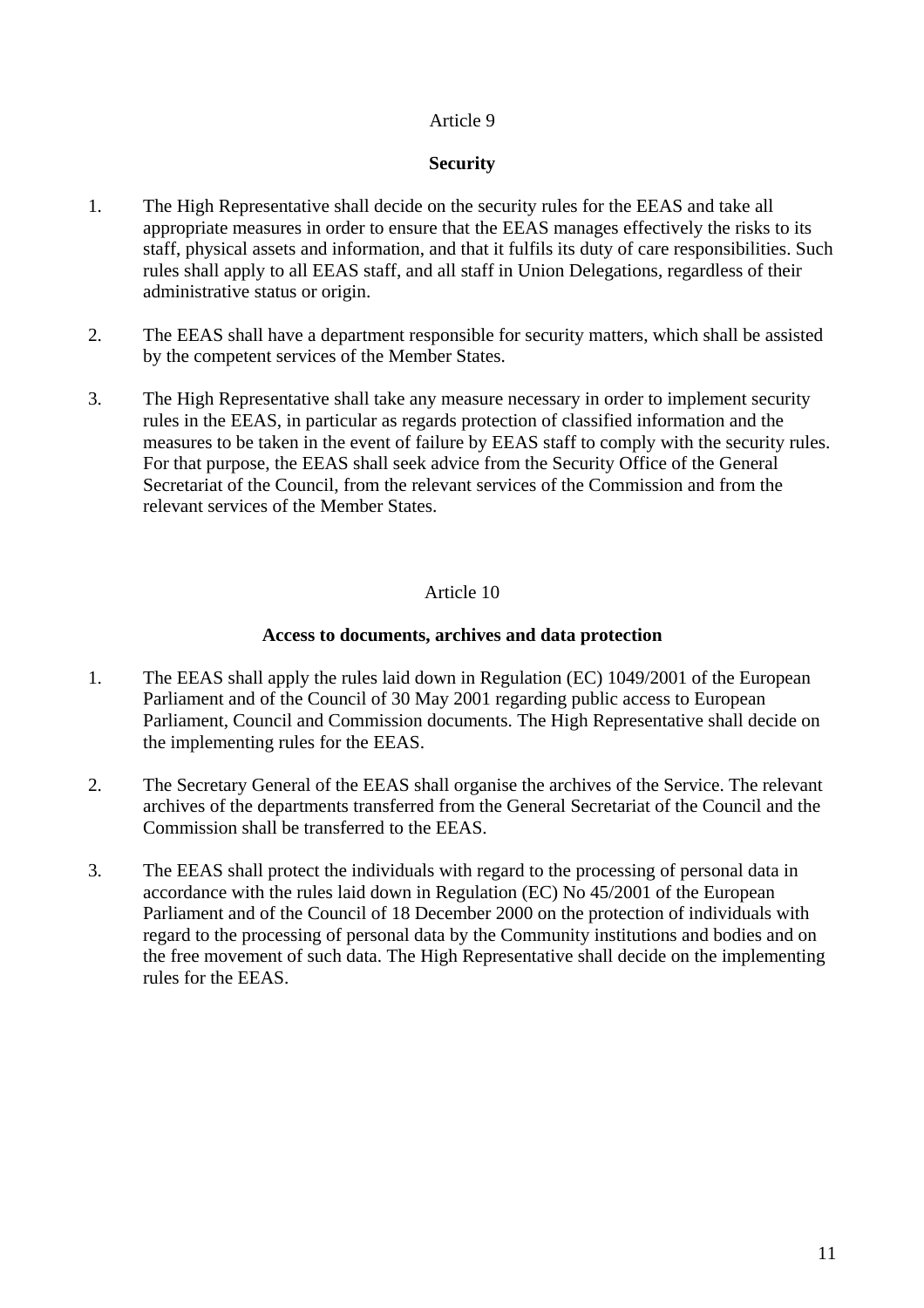# Article 11

### **Immovable property**

- 1. The General Secretariat of the Council and the relevant Commission services shall take all necessary measures so that the transfers referred to in Article 6(8) can be accompanied by the transfers of the Council and Commission buildings necessary for the functioning of the EEAS.
- 2. The terms on which immovable property is made available to the EEAS central administration and to the Union delegations shall be decided on jointly by the High Representative and the General Secretariat of the Council and the Commission, as appropriate.

# Article 12

# **Final provisions**

- 1. The High Representative, the Council, the Commission and the Member States shall be responsible for implementing this Decision and shall take all measures necessary to do so.
- 2. The High Representative shall submit a report to the Council on the functioning of the EEAS in 2012.
- 3. The Council, acting on a proposal from the High Representative, shall review this Decision in the light of experience no later than the beginning of 2014, in accordance with Article 27 of the TEU.
- 4. This Decision shall enter into force on the date of its adoption. Its provisions on financial management and recruitment going beyond the existing Staff Regulations and Financial Regulation shall only produce their legal effects once the necessary amendments to the Staff Regulations and the Financial Regulation, as well as the amending budget, have been adopted. In order to ensure a smooth management of the personnel of the EEAS and pending the entry into force of the modifications to the Staff Regulations, the Conditions of Employment of Other Servants and the Financial Regulation necessary for the implementation of this Decision, arrangements shall be entered into by the High Representative, the General Secretariat of the Council and the Commission, and consultations shall be undertaken with the Member States.
- 5. At the latest one month after the entry into force of this Decision, the High Representative shall submit to the Commission an estimate of the revenue and expenditure of the EEAS, including an establishment plan, in order for it to present a draft amending budget.
- 6. This Decision shall be published in the Official Journal of the European Union.

Brussels, [date]

…………